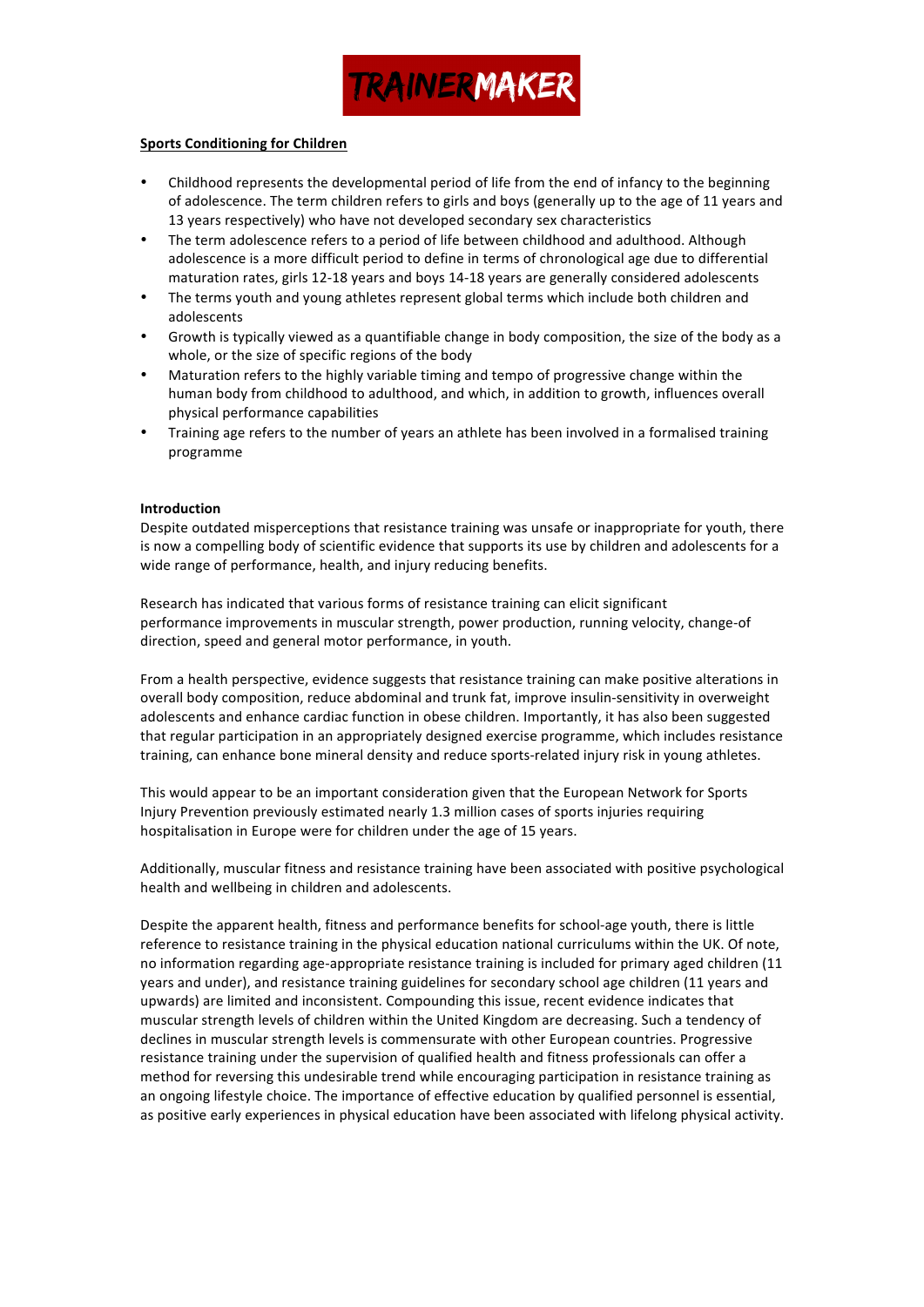

Therefore, the current manuscript will dispel the myths surrounding youth resistance training, and provide guidance and support for those individuals responsible for the long-term development and general wellbeing of school-age youth.

### The Effects Of Growth And Maturation On The Development Of Muscular Strength During **Childhood And Adolescence**

It has previously been established that muscular strength development is a multi-dimensional fitness component that is influenced by a combination of muscular, neural and biomechanical factors. Due to the non-linear development of physiological processes, such as stature and body mass during childhood and adolescence, the assessment and monitoring of muscular strength can be a challenging task. 

Similarly, a non-linear pattern emerges when examining the development of physical performance qualities in younger populations. Assessments of muscular strength in children and adolescents have traditionally been attained from isometric testing, and this data suggest that strength increases in a relatively linear fashion throughout childhood for both boys and girls.

As children reach the onset of puberty, they experience rapid growth and increases in muscular strength. During this period, sex-differences in muscular strength levels start to emerge, with boys demonstrating accelerated gains as a result of the adolescent spurt, and girls appearing to continue to develop in a more linear fashion.

Factors inherently responsible for increases in strength during childhood appear to be related to the development of the central nervous system. Specifically, improvements in motor unit recruitment, firing frequency, synchronisation, and neural myelination are all deemed to enhance neuromuscular performance. Conversely, natural strength gains during adolescence are driven by further neural development, but also structural and architectural changes resulting largely from increased sex androgen concentrations, including testosterone, growth hormone and insulin-like growth factor (IGFI). Further increases in muscle cross-sectional area, muscle pennation angle (direction of muscle fibres), and continued muscle fibre type differentiation will all enable adolescents to express greater levels of force, and partly explains the differences in strength between children, adolescents and adults. 

Sex-related differences in muscular strength are more evident as children enter adulthood, with males consistently outperforming females. Research has indicated that muscle growth will largely explain the disparity between genders, especially for absolute measures of muscular strength and power. 

It is essential that physical education teachers, paediatric fitness specialists, health care providers, and strength and conditioning coaches who train children and adolescents, are aware of these basic paediatric scientific principles in order to ensure that exercise prescription is always planned according to the unique demands of the individual, irrespective of chronological age. Owing to the highly individualised nature of growth and maturation, children and adolescents of the same chronological age will vary markedly in biological status (possibly up to 4-5 years difference), and consequently, chronological age is deemed a weak indicator of maturational status.

Awareness of the potential variation in biological age amongst children of the same chronological age group is a central tenet of most long-term athlete development programmes in a bid to ensure that children are trained according to their biological status, as opposed to age-group classifications. In addition to chronological and biological age, those responsible for the design and implementation of youth resistance training programmes must take into consideration the training age of the individual. From a developmental perspective, this becomes critically important when training an adolescent who is approaching adulthood, but has no experience of participating in structured resistance training programmes. Conversely, a 10 year old child with a two-year training age, who can demonstrate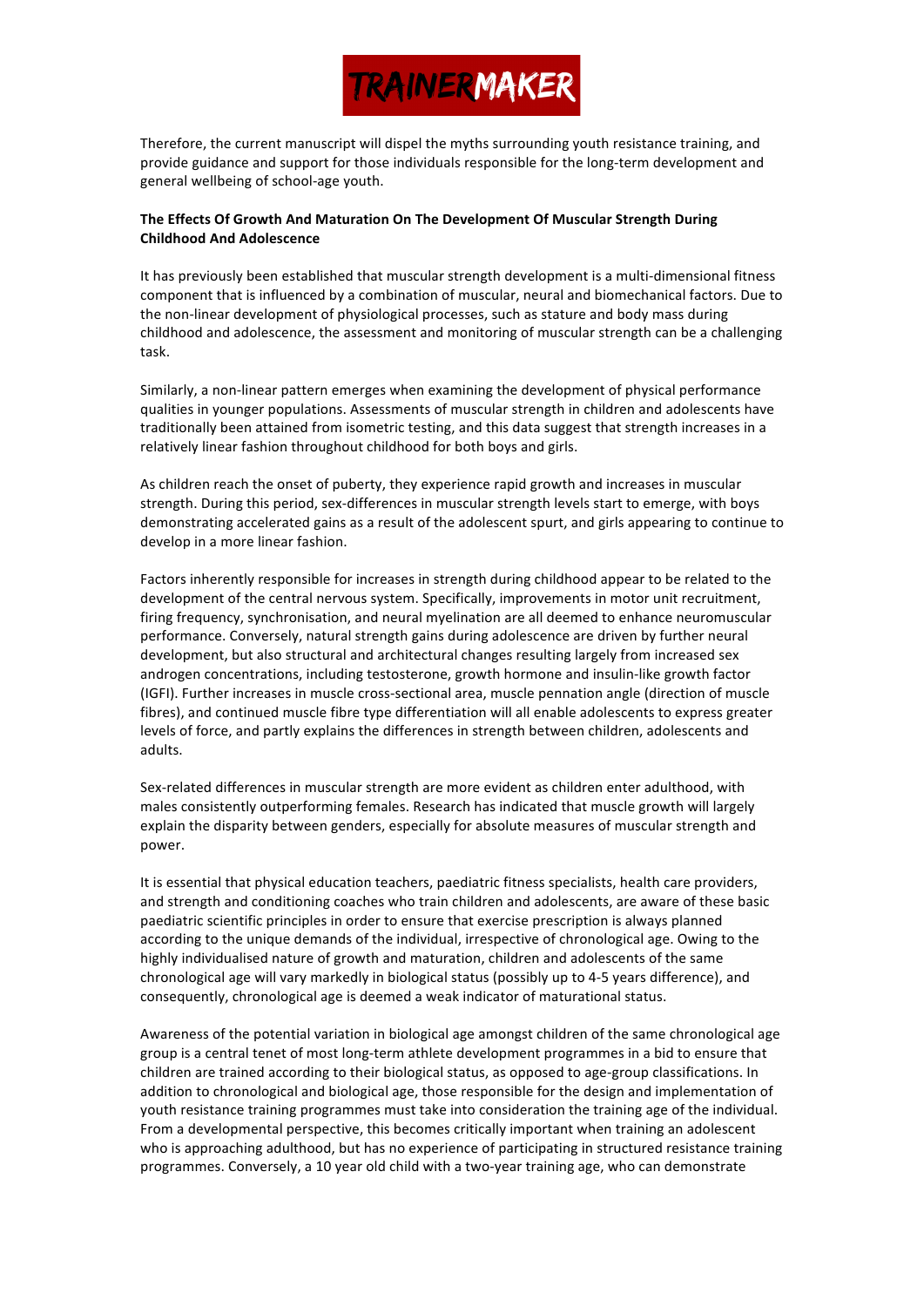

proficient technical competency on basic exercises, should not be restricted to introductory training methods typically commensurate with their chronological age.

#### **Health Benefits Of Resistance Training For Youth**

The World Health Organisation now recognises physical inactivity as the fourth leading risk factor for global mortality for non-communicable diseases, and supports participation in a variety of physical activities including those that strengthen muscle and bone. Since contemporary youth are not as active as they should be, children and adolescents should be encouraged to participate regularly in play, games, sports, and planned exercise in the context of school and community activities.

Not only is physical activity essential for normal growth and development, but also youth programmes that enhance fundamental movement skill performance early in life appear to build the foundation for an active lifestyle later in life. Since muscular strength is an essential component of motor skill performance, developing competence and confidence to perform resistance exercise during the growing years may have important long-term implications for health, fitness and sports performance. 

Resistance training can offer unique health benefits to children and adolescents when appropriately prescribed and supervised. Regular participation in a youth resistance training programme can have a favourable influence on musculoskeletal health, body composition, and cardiovascular risk factors. Moreover, since physical inactivity is a risk factor for activity related injuries in children, youth who participate regularly in age-appropriate fitness programmes, which include resistance exercise, may be less likely to suffer an injury.

These observations are particularly important for sedentary youth whose musculoskeletal system may be ill prepared for the demands of recreational games and sports practice. The International Olympic Committee recognises the importance of physical activity and sport for youth, and promotes the early identification of fitness deficits in aspiring young athletes, and the proper prescription of training programmes to address individual limitations.

From a public health perspective, it is noteworthy that traditional fears and misinformed concerns that resistance training would damage the developing skeleton, have been replaced by reports indicating that childhood may be the opportune time to build bone mass and enhance bone structure by participating in weight-bearing physical activities. Fears that resistance training would injure the growth-plates of youths are not supported by scientific reports, which indicate that the mechanical stress placed on the developing growth plates from resistance exercise, or high strain eliciting sports such as weightlifting, are actually beneficial for bone formation and growth.

While numerous factors, including genetics and nutritional status, influence skeletal health, regular participation in impact-loading sports and physical activity programmes, which include multi-joint, moderate to high intensity resistance exercise, can help to optimise bone mineral accrual during childhood and adolescence. Furthermore, no scientific evidence indicates that resistance training will have an adverse effect on linear growth during childhood or adolescence, or reduce eventual height in adulthood.

Given the growing prevalence of overweight and obesity among children and adolescents and the associated health-related concerns, the influence of resistance training on the metabolic health, body composition and injury risk profile of overweight and obese youth has received increased attention. Although aerobic exercise is typically prescribed for overweight or obese youth, excess body weight hinders the performance of physical activities such as jogging, and overweight and obese adolescents are more than twice as likely to be injured in sports and other physical activities compared with nonoverweight and non-obese adolescents. Furthermore, overweight and obese youth seem to demonstrate significantly lower motor coordination than normal weight youth.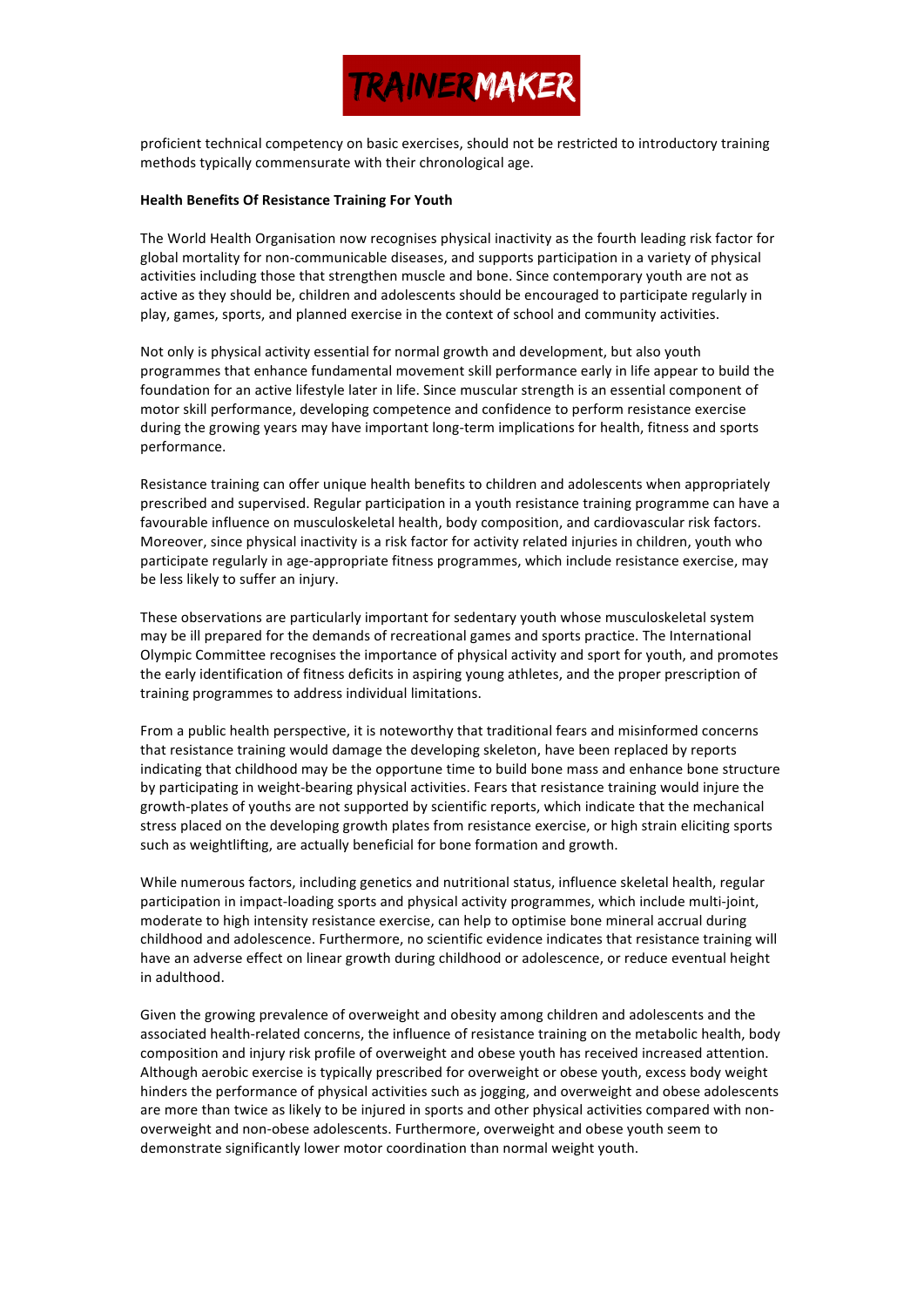While the treatment of overweight and obese youth is complex, participation in a multi-faceted treatment programme, including resistance training, may provide a gateway for this population to improve muscle strength, enhance motor coordination and gain confidence in their perceived abilities to be physically active. The available evidence indicates that resistance training has the potential to offer observable health value to sedentary youth and young athletes, and this type of training can be prescribed to meet the needs of all children and adolescents, regardless of body size or physical ability. 

### **Injury Prevention Benefits Of Resistance Training For Youth**

The total elimination of sport- and physical activity related injuries is an unrealistic goal; however, preparatory resistance training programmes that are appropriately designed and sensibly progressed for youth may help to reduce the likelihood of injuries in these populations. Lehnhard and colleagues were able to significantly reduce injury rates with the addition of a resistance training regimen to a male soccer team. Cahill and Griffith incorporated resistance training into their preseason conditioning for adolescent football teams and reported a reduction in non-serious knee injuries, as well as knee injuries that required surgery, over four competitive seasons. Hejna et al. reported that young athletes who incorporated resistance training in their exercise regimen suffered fewer injuries and recovered from injuries with less time spent in rehabilitation as compared to teammates who did not resistance train. Similarly, Soligard et al. successfully reduced the risk of severe and overuse injuries in female vouth football players, following the implementation of a comprehensive warm-up programme that incorporated resistance based exercises. Likewise, Emery and Meeuwisse reported a reduction in overall injuries and acute injury incidence in youth football players with the use of an integrative neuromuscular training (INT) programme focused on resistance training. It should be noted that INT refers to a training programme that incorporates general and specific strength and conditioning activities that improve health- and skill-related physical fitness components.

Resistance training that is focused to address the risk factors associated with youth sport injuries (e.g. low fitness level, muscle imbalances and errors in training) has the potential to reduce overuse injuries by up to 50%. For example, several investigations indicate that reduced relative hamstring strength is related to both hamstring strains and ACL injury. Integrative resistance training protocols incorporated into pre-season and in-season conditioning programmes reduced these injury risks, and decreased anterior cruciate ligament injuries in young athletes. Even stronger associations of injury reduction are reported for decreased hamstring strains in young adult athletes who utilised hamstring resistance training exercises in preseason conditioning for their respective sports, such as football, rugby, and Australian rules football. While there is not one combination of resistance training exercises that has proven to optimise training adaptations, it appears that multi-faceted programmes that increase muscle strength, enhance movement mechanics, and improve functional abilities appear to be the most effective strategy for reducing sports related injuries in young athletes.

Clearly, participation in physical activity should not begin with competitive sport but should evolve out of preparatory fitness conditioning that is sensibly progressed over time. Owing to the apparent decline in free time physical activity among children and adolescents, it seems that the musculoskeletal system of some aspiring young athletes may not be prepared for the demands of sports practice and competition. Of concern, research has suggested that physical activity levels in youth peak at approximately 6 years of age, and consistently decline throughout childhood and into youth. Consequently, the supporting structures of some young athletes may be ill prepared to handle the demands of weekly sports practice sessions and weekend competitions. Cumulatively, these findings indicate that young athletes should participate regularly in multi-faceted resistance training programmes prior to sports seasons to reduce their risk of sports related injury.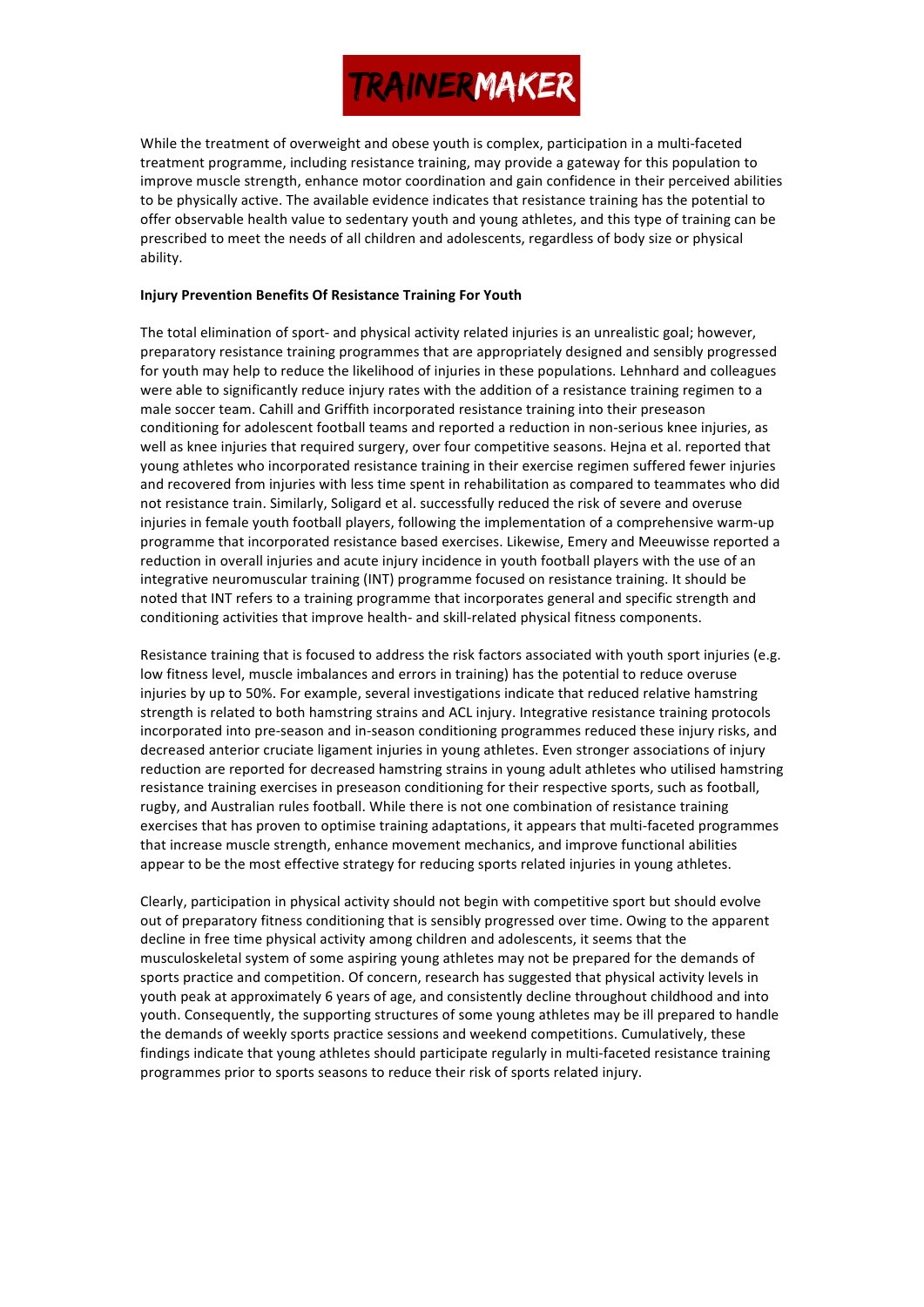

#### **Special Resistance Training Considerations for Young Females**

Musculoskeletal growth during puberty, in the absence of corresponding neuromuscular adaptation, may facilitate the development of abnormal ioint mechanics and injury risk factors in young girls. These intrinsic risk factors, if not addressed at the proper time, may continue through adolescence and into maturity, thus predisposing female athletes to increased risk of injuries.

In a recent longitudinal study, Ford et al. noted that young females who did not participate in resistance training programmes as they matured developed injury risk factors. Conversely, those who did report participation in resistance training activities during maturation were found to have safer movement mechanics and associated increased posterior chain strength.

Well supervised, multifaceted resistance training programmes reduce these abnormal biomechanics and appear to decrease injury rates in female athletes. The findings of a recent meta-analysis revealed that an age-related association between integrative resistance training implementation and reduction of ACL incidence only occurred in the youngest female athletes. Integrative resistance training utilised to enrich the motor learning environment in early youth may initiate adaptation and help low motor competence children "catch-up" with their peers in these measures.

In addition to reduced knee injuries in adolescent and mature female athletes, regular participation in a multifaceted resistance training programme may also induce measures of the "neuromuscular spurt" which are not typically seen in females. Of potential interest to sports medicine professionals, resistance training timed with growth and development may induce the desired neuromuscular spurt, which may improve sports performance and improve biomechanics related to injury risk in young females. 

Observed relative gains in females may be greater than in males because baseline neuromuscular performance levels are lower on average in females. Although there are many mechanisms to potentially reduce sports related injuries, enhancing muscular fitness and strength using resistance training as a preventative health measure should be considered a cornerstone of year-round, multifaceted training programmes for school age youth.

#### **Effectiveness Of Youth Resistance Training**

As previously documented, children and adolescents will naturally increase muscular strength levels as a result of growth and maturation. The appropriate development of strength as a result of training can have important implications for sport and daily life. In order to induce adaptations in muscular strength levels above and beyond those of growth and maturation alone, the magnitude and intensity of training stimulus must be sufficient. However, research clearly indicates that appropriately designed, and well supervised resistance training programmes can benefit youth of all ages, with children as young as 5 years of age making noticeable improvements in muscular fitness.

Interestingly, whilst the magnitude of absolute strength gains have been reported as being greater in adolescents  $(ES = 1.91)$  in comparison to children  $(ES = 0.81)$ , relative increases in strength appear to be similar across childhood and adolescence. The term 'trainability' describes the sensitivity of developing athletes to a given training stimulus at varying stages of growth and maturation. Growth and maturation complicate the concept of trainability, as combined they can quite often imitate potential training effects.

Recently, Keiner et al. examined the trainability of 141 youth football players (11 to 19 years old). Participants were divided into either a football training only group, or a combined football training and resistance training group. The data indicated a high level of trainability for all age groups (under 19's, under 17's, under 15's and under 13's). Using absolute and relative back squat measures, two years of resistance training resulted in differences between control and resistance trained groups ranging from 125% in the younger group to 54% in the older group. Interestingly, the strength profiles of the football players was compared against data of 105 youth weightlifters, and it emerged that the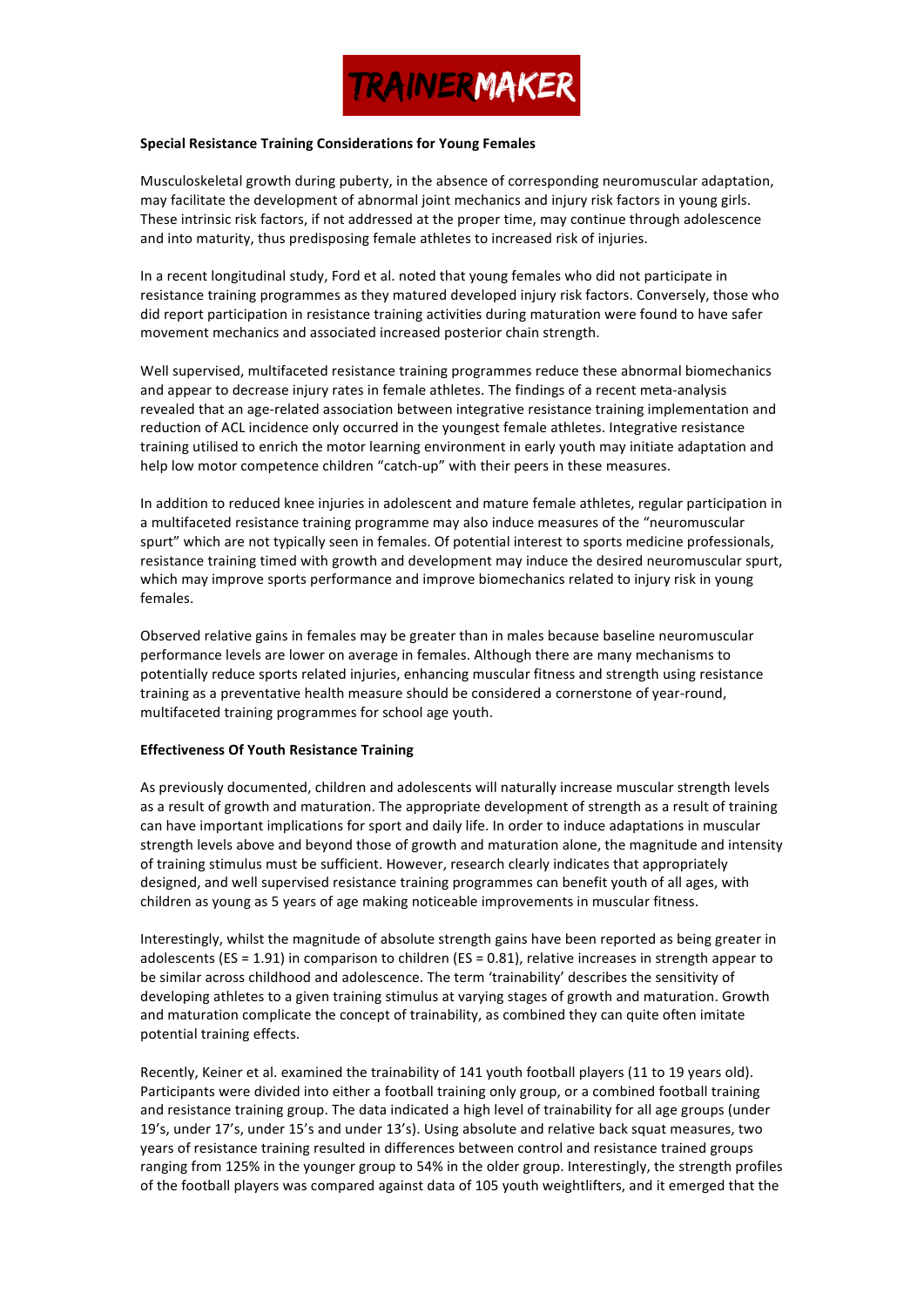young weightlifters were stronger than the soccer players at each age group. Considering the effect of increased strength on reducing injuries and increasing sport related performance variables such as sprinting, jumping, and general sport performance, the investigators suggested that with 4-5 years of training, relative strength levels (1RM kg/kg body mass) in the back squat should be a minimum of 2.0 for late adolescents (16-19 yrs); 1.5 for adolescents (13-15 yrs); and 0.7 for children (11-12 yrs).

These findings, in addition to several reviews of the literature including three metaanalyses, highlight the effectiveness of resistance training for sports performance for all youth, and underline that resistance training programmes should not be limited to adult populations. Despite the growing body of evidence demonstrating that resistance training can lead to established improvements in performance through increases in strength, speed, power and other related characteristics (e.g. rate of force development), an aspect that has caused debate amongst researchers, deals with the degree of hypertrophy that is possible as a result of strength training among children prior to puberty.

Existing research suggests that increases in muscular strength are a result of both architectural (muscle size, movement arm length) and neural (voluntary activation level) adaptations. However, the mechanisms appear to differ according to the stage of development. The primary mechanisms underlying training-induced gains in muscular strength and related characteristics before puberty appear to depend upon neural adaptations. However, among early and particularly late adolescence, the effects of resistance training appear to be a result of additional gains in lean body mass and muscle cross-sectional area, with further alterations in neural mechanisms appearing to be the same as those adaptations experienced by adults. Thus, it is among children that very special care should be taken in their development, and coaches should avoid using training methods aimed at increasing overall muscle mass, instead focusing on strength development and movement skill competency. Indeed, among children, from a conceptual standpoint, the adoption of a longterm approach to athletic development should be implemented. Combined, the existing literature highlights a number of important concepts:

- Firstly, at all ages, appropriate resistance training can clearly result in an increased level of strength and related characteristics. Within the literature, gains in maximum strength have ranged from approximately 10% to 70% depending upon several factors including the type of training programme, duration of the training programme, and the type of exercise used to measure strength (e.g. isometric versus isoinertial, large muscle mass versus small muscle mass, and partial versus complete range of motion). However, in general, expected strength gains of 30-40% are typically observed in untrained youth following participation in an introductory resistance training programme.
- Secondly, strength training results in only a minor sex-associated effect on both absolute and relative strength gains among prepubertal children, however, the magnitude of effect does appear to be a function of sex in older groups.
- Thirdly, evidence indicates that more effective programmes lasted more than 8 weeks, involved multiple sets and that generally, gains increased with the frequency of training sessions per week. However, it should be noted that youth with extensive resistance training experience need to follow periodised training programmes with systematic variation in intensity, volume, frequency and repetition velocity to facilitate continued adaptation. This is supported with evidence from adult based data that suggests a reduction in training frequency accompanied by an increase in training intensity produces superior results.

### **Weightlifting (Olympic): an Effective Training Tool for Young Athletes**

Previous literature highlights that weightlifting is considerably safer for children and adolescents than many have generally believed, providing qualified supervision and instruction are available and progression is based on the technical performance of each lift.

Therefore, despite previous misconceptions surrounding its safety, Feedback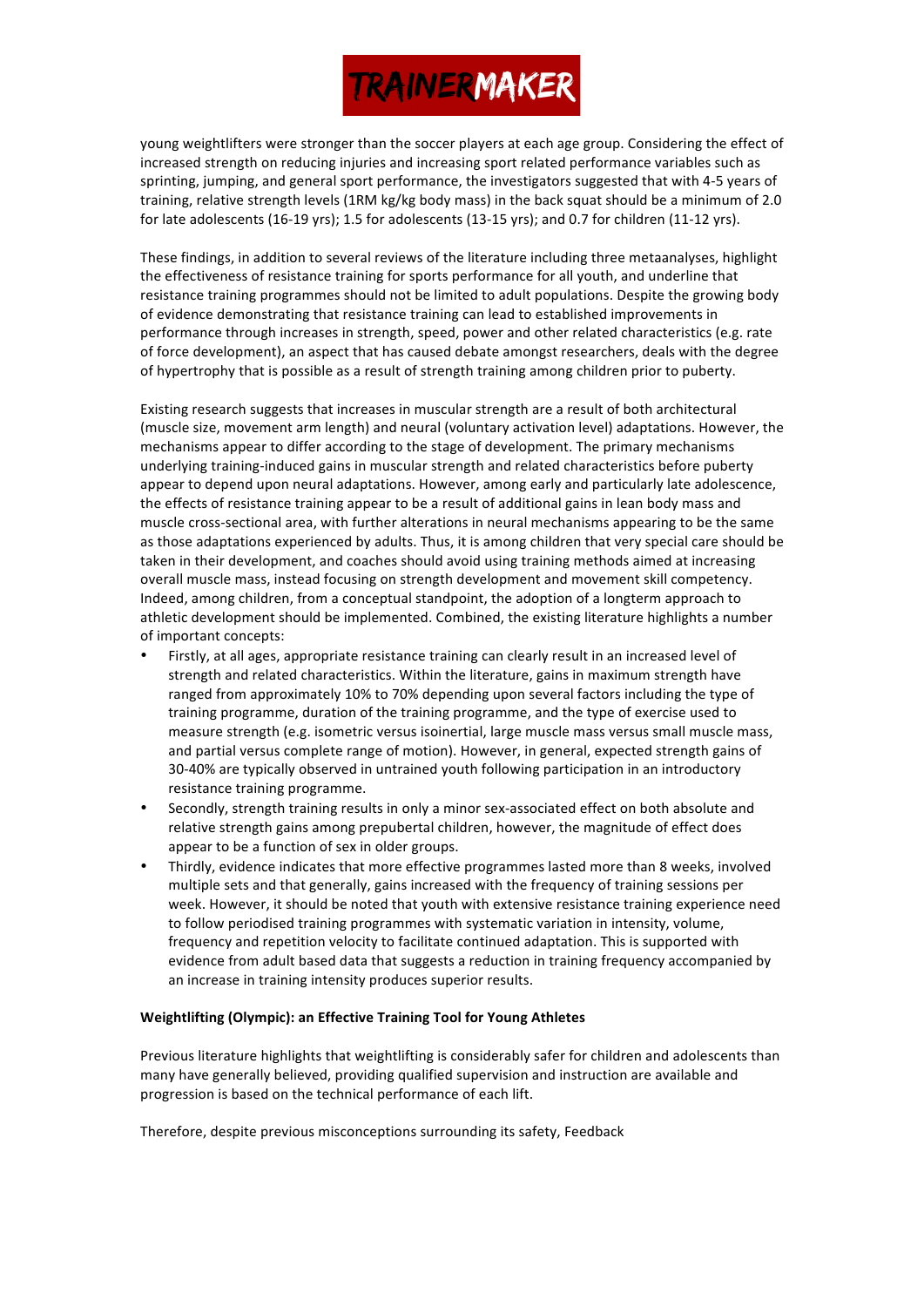Weightlifting injury rate is reportedly lower than other forms of resistance training and sports in general. For example, Pierce et al. observed 70 female and male children participating in weightlifting ranging in age from 7 to 16 years, who regularly completed maximal and near-maximal lifts in competition and training. Over a 12 month period, no days of training were lost as a result of injury from weightlifting, and both boys and girls increased physical strength as measured by weightlifting performance. A more detailed follow-up study of 3 females  $(13.7 \pm 1.2 \text{ y})$  and 8 males  $(12.5 \pm 1.6 \text{ y})$ across a year's competition (534 competition lifts) showed similar results. Both boys and girls showed marked enhancement of weightlifting performance, and no injuries requiring medical attention or loss of training time occurred.

Furthermore, these two observational studies indicated that if training and competition are appropriate for the age group, and are properly supervised and sensibly progressed, then weightlifting exercises may provide a unique stimulus for enhancing strength, explosiveness and power performance in school-age youth.

Due to the high skill level required to perform weightlifting movements, it is important that individuals responsible for teaching these complex movements to youths, hold the requisite coaching qualifications, and have suitable experience of teaching youths. Weightlifting training uses a variety of large multimuscle, multi-joint exercises, such as squats, snatches, and clean and jerks (plus variations of these movements).

Weightlifting has been used to examine potential effects of strength-power training on a number of performance and physiological variables among children and adolescents. A series of studies carried out in the Soviet Union examined the effects of weightlifting training on the physical development, physiology and performance of children and adolescents. The data gleaned from these studies indicate that from 12 years to 22 years of age, weightlifting training can produce positive alterations in body composition, cardiorespiratory variables, various motor fitness parameters (e.g. jumping and sprinting), and overall weightlifting performance.

Considering the observational, correlation and longitudinal data as a whole, it is accepted that resistance training (inclusive of weightlifting training) can improve strength and strength related variables among children and adolescents. These studies also offer evidence as to the efficacy of strength gain alone in producing positive alterations in skill related variables among children and adolescents. 

### **Resistance Training Guidelines For Children And Adolescents**

Whilst recent evidence has indicated that both children and adolescents can make significant gains in muscular strength and other health- and skill-related fitness components, it is imperative that suitably qualified personnel are responsible for coaching and instruction of youth-based resistance training programmes. Such qualifications would include a relevant strength and conditioning qualification (for example, the Accredited Strength and Conditioning Coach (ASCC) status), a strong understanding of paediatric exercise science, and crucially, relevant pedagogic experience and a communication skillset to enable effective engagement with youth of varying abilities and personalities.

### **Training Variable Considerations**

### *Exercise selection*

Whilst a range of exercises, performed on a variety of equipment can be prescribed to both children and adolescents, it is vital that the fundamentals of technical competency are prioritised at all times. Researchers have previously highlighted the importance of equipment modifications and habituation when testing youth for any fitness component, and promote the use of 'child-sized' or 'child friendly' machinery wherever possible.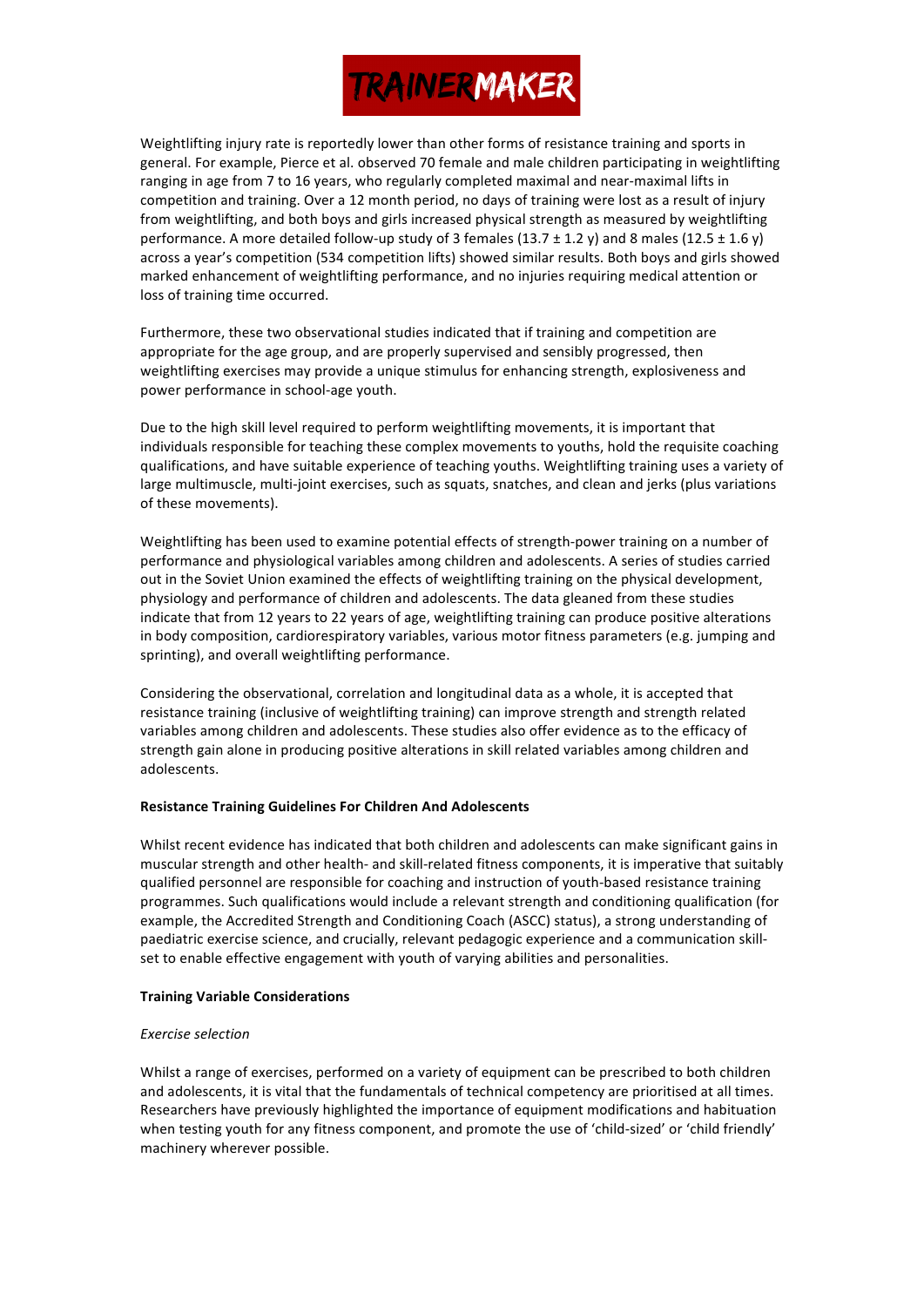The principles of equipment suitability and familiarity for paediatric testing, should also apply for youths participating in resistance training. Some of the resistance modes available to those prescribing youth resistance training programmes include: bodyweight, machine weights, free weights, resistance bands, medicine balls, and manual resistance, all of which have been successfully implemented within the training programmes of both children and adolescents.

Selection of resistance modality will largely depend upon the technical ability and baseline fitness levels of the individual. For example, it may be necessary to gradually introduce sedentary youth to simple resistance training exercises via the use of machine-based resistance, in order to enhance their self-perception of competency, before progressing to more complex, free weight based activities. It should be recognised however, that when competency is sufficiently developed, free weight resistance should be used wherever possible, as machine-based resistance has been reported to stimulate lower muscle activation in lower, upper, and whole-body exercises compared to freeweight resistance.

Recent evidence demonstrated that whilst a 10-week weight-machine based training programme was successful in increasing isokinetic peak torque of the knee extensors and knee flexors in prepubertal children, it was unsuccessful in improving more dynamic athletic qualities, including vertical jump height and postural sway. Such dynamic qualities can be enhanced in youth with multi-joint, velocityspecific training in the form of free weight resistance training, weightlifting, and dynamic exercise using body weight, such as plyometrics.

For youths with a low training age, coaches should employ a range of exercises which are designed to promote the development of muscular strength and enhance overall fundamental movement competency. Childhood is deemed to be a crucial time in which to develop movement competency, as it is during these formative years that neuromuscular coordination is most susceptible to change. During this stage of development, children will experience rapid brain maturation and exposing children to key athletic movement patterns at a time where natural strengthening of existing synaptic pathways and synaptic pruning takes place, is considered crucial for long-term athletic development and life-long physical activity.

Once the child can demonstrate appropriate technical competency, they should be introduced to more advanced exercises that challenge the child in terms of coordination and require greater levels of force generation. In the case of weightlifting exercises, which by their nature are complex, multijoint exercises, authors have previously suggested that early exposure should focus on technical development using body weight, modified equipment and light external loads.

Training Volume and Intensity Volume and intensity are key resistance training variables that are routinely manipulated within a training session, or overall phase of training, depending on the primary training goal of the individual.

Volume refers to the total number of times an exercise is performed within a training session, and is comprised of the number of sets, and number of repetitions within each set. Volume can also relate to the overall loading within short- and long-term training blocks, but for the purposes of the current manuscript the former definition will be used.

Intensity most commonly refers to the magnitude of resistance that is required to be overcome during a repetition. The relationship between volume and intensity is inverse in nature; the greater the load (intensity), the lower the number of repetitions that can be completed (volume) by the individual. Both variables must be considered synergistically when prescribing resistance training for youth, however, training intensity is arguably more important owing to the injury risk associated with exposing a child or adolescent to excessive external loading at the expense of correct technique.

In order to prescribe appropriate training intensity, coaches typically stipulate a percentage of an athlete's one repetition-maximum (1RM). Research indicates that maximal strength and power testing of children and adolescents is safe and reliable when standardised protocols are implemented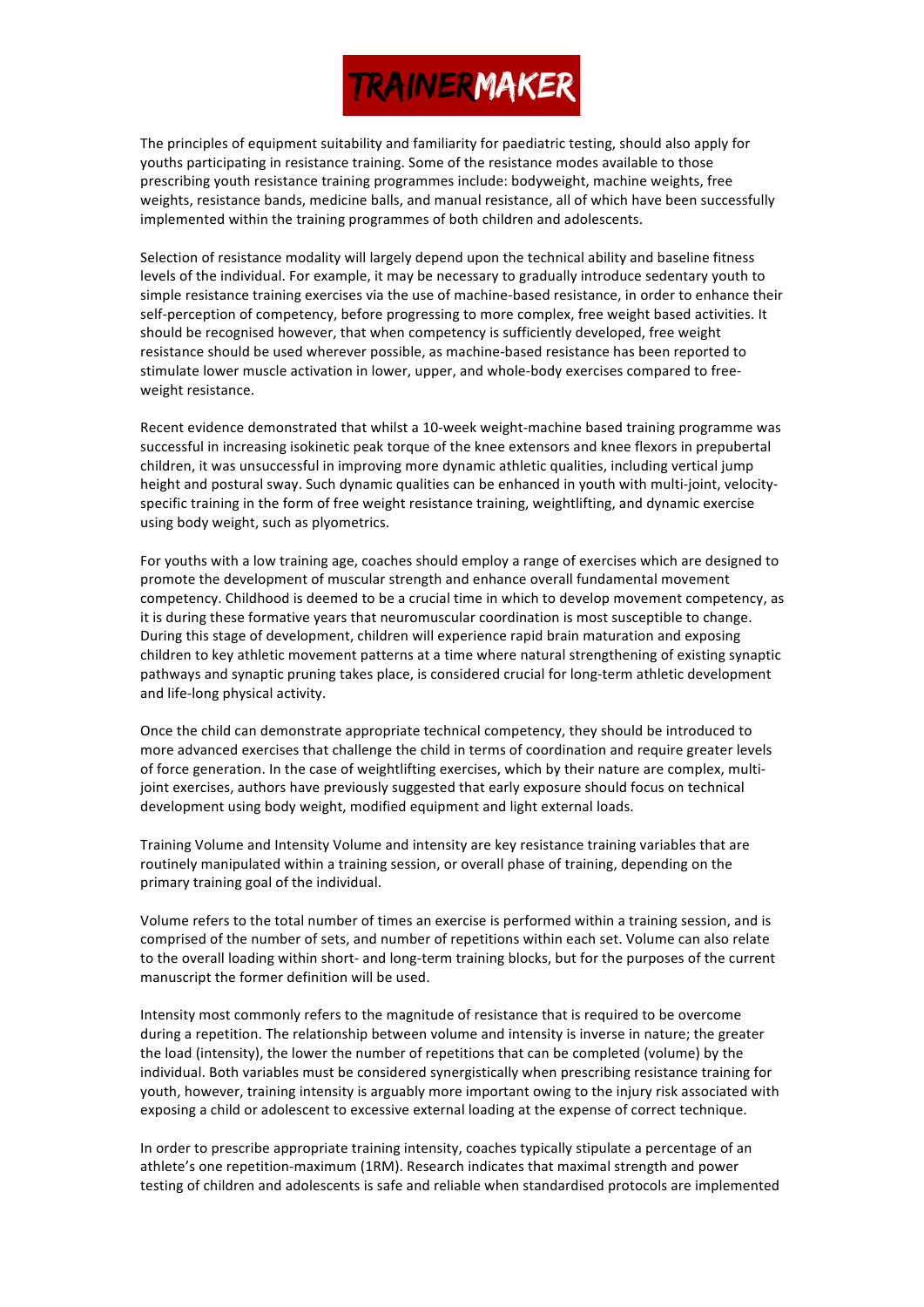and monitored by qualified instructors. Whilst 1RM measurements are routinely used within a research environment or elite level sport, owing to time and equipment constraints, physical education teachers will typically benefit more from the use of predictive equations that estimate 1RM values from sub-maximal loads in youth populations. However, it should be acknowledged that methods of predicting 1RM values from higher repetition ranges possess less accuracy, in particular when repetition ranges exceed more than 10.63. Additionally, it should be noted that a child or adolescent must be able to demonstrate sound technical competency irrespective of the RM range selected.

#### **Progression of Volume and Intensity**

When biologically immature children, or youth with a low training age, first begin to participate in formalised resistance training in schools and recreation programmes, the use of 1RM measurements (actual or predicted) to determine training intensities will typically be unnecessary. Consequently, teachers and coaches should prescribe an appropriate repetition range to develop technical competency and acquire a base level of adaptation, and over time increase external load until technique is deemed to have sufficiently improved. Therefore, a beginner may be prescribed 1-2 sets of 8-12 repetitions with a light or moderate load (50-70% 1RM or equivalent), however, with increased exposure to formalised resistance training, they may increase prescription to 2-4 sets of 6-10 repetitions with a heavier load (70-85% 1RM). Once technical expertise is sufficiently high, adolescents may be introduced to lower volumes (2-5 sets of 3-5 repetitions) and higher external loads (>85% 1RM).

However, it is important to note that not all exercises need to be performed for the same number of sets and repetitions within a training session. For example, a relatively experienced adolescent may begin a resistance training session performing 3 sets of 5 repetitions of a power-oriented exercise (e.g. power clean); then complete 3 sets of 6-8 repetitions of a large compound, multi-joint movement (e.g. back squat); and then finish with 2 sets of 6-10 repetitions of a unilateral exercise (e.g. barbell step-up).

Depending on the learning environment, coaches will need to provide feedback to ensure technical competency does not decrease towards the end of a prescribed set. The frequency and mode of feedback will depend to a large degree on the number of individuals training, mode of exercise being performed, and the stage of learning and personality traits of the young athletes involved. For example, when coaching a novice weightlifter, feedback may be provided after individual repetitions; however, for a primary school physical education class of 25 pupils, where the focus of the lesson is aimed at fundamental movement skill development, feedback may be provided less frequently.

### **Rest Intervals During Training Sessions**

While limited evidence exists examining the optimal rest periods for youth-based resistance training, available research indicates that children can recover more quickly from fatigue-inducing resistance exercise. It is suggested that children are less likely to suffer muscle damage following such exercise, owing to the increased pliability of their muscle tissue. Rest periods of approximately 1 minute should suffice for inexperienced children, however, this should be increased as children enter adolescence and become more experienced (2-5 minutes), especially if the exercises require high levels of skill, force or power production.

Whilst children can recover more quickly from short, intermittent, high intensity training than adults, as a caveat, teachers and coaches should monitor within-session resistance training performance to ensure correct technique is maintained.

### *Training Frequency*

Training frequency refers to the number of sessions performed within a week. Previous research has indicated that 2-3 sessions per week on nonconsecutive days is most appropriate in order to develop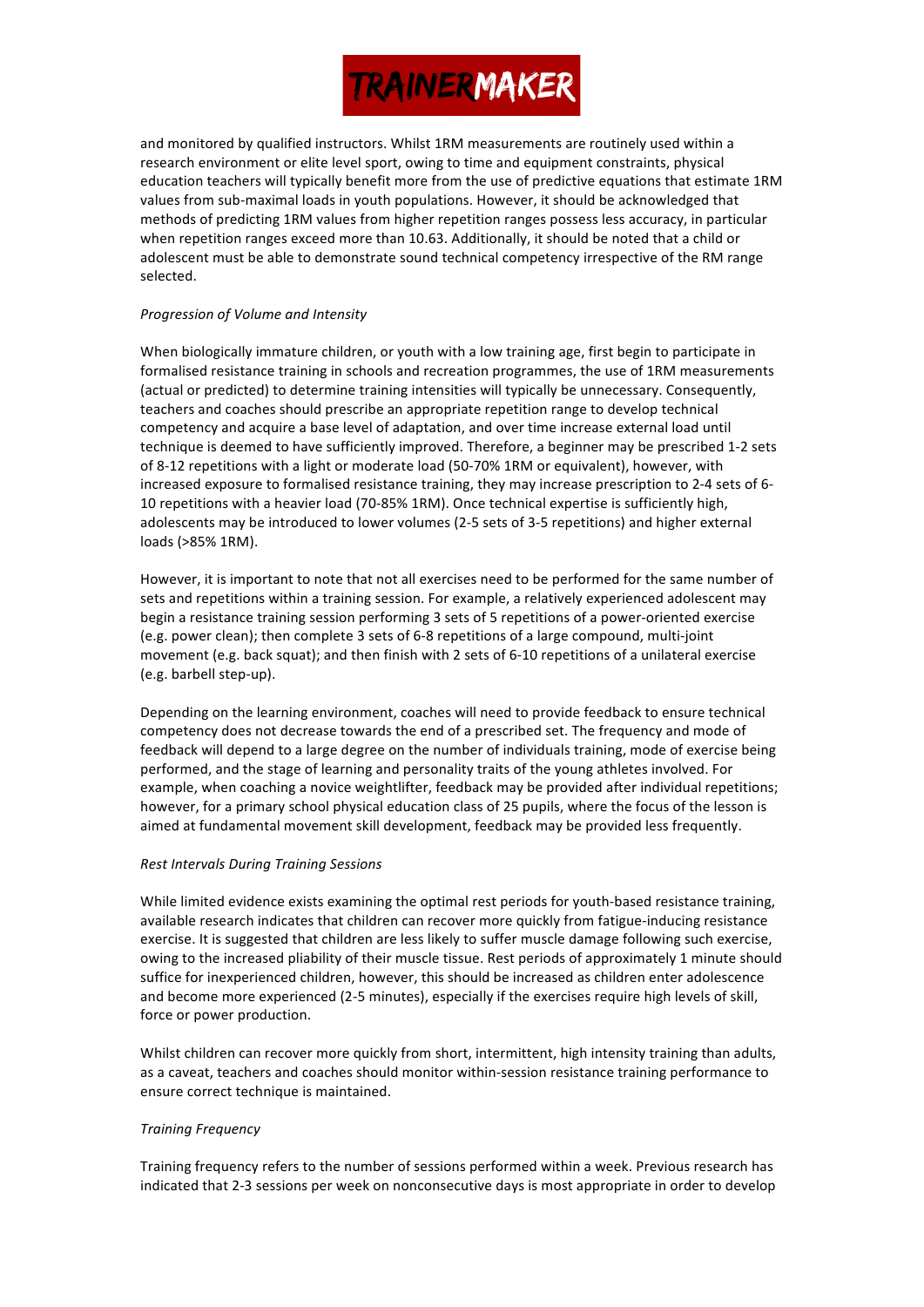muscular strength levels in children and adolescents. Behringer and colleagues recently substantiated these previous recommendations, indicating that across 42 studies (where mean training frequency was  $2.7 \pm 0.8$  sessions per week), training frequency was significantly correlated with increased resistance training effect.

Training frequency may increase as children go through adolescence and approach adulthood, especially for youths in competitive sport. While promoting sampling and exposure to a variety of physical activity experiences to help promote physical development, in the interests of athlete welfare and well-being, coaches, parents and educators should be cognisant of the potential difficulties when children are asked to participate in numerous activities and thus accumulating high exercise volumes.

For youth participating in competitive sports, in-season resistance training should be viewed as mandatory to maintain muscular strength levels and reduce injury-risk. Physical education classes may offer a suitable time for youths involved in sport to receive such training (providing suitably qualified personnel are responsible for the delivery), as research demonstrates that exposure to resistance training during exercise lessons or physical education classes does not have an adverse effect on after-school performance in adolescent athletes.

#### *Repetition Velocity*

Whilst existing guidelines promote the use of controlled, moderate movement velocities for youths, there is arguably a need to promote the intention to move quickly to develop motor unit recruitment patterns and firing frequencies. Variations in repetition velocity may also be indicative of the training age of the child; for example, a child with limited training history may need to perform all exercises with slow to moderate speed to maximise control and ensure correct technical development, whereas an early adolescent with three years training history could be exposed to much greater movement velocities

Repetition velocities may also fluctuate within a session; for example, the movement preparation phase may consist of slow and controlled movements, the main dynamic and explosive exercises (plyometrics or weightlifting derivatives) will involve rapid movement speeds, whilst the main strength development exercises (squatting, deadlifting, pressing and pulling) will typically include slow to moderate movement velocities. However, even when external loads are sufficient to produce slow movement speed, there should arguably be an intention to move explosively wherever possible to promote appropriate neuromuscular adaptations and to maximise the transfer of training effect.

Arguably, the development of high velocity movement is especially important for children and adolescents at a time when neural efficiency and motor coordination is most sensitive to change. Table 1 provides a summary of suggested guidelines for youth-based resistance training prescription aimed at improving muscular strength levels for a range of abilities and experiences. These are only guidelines, and flexibility will be required in order to ensure prescription of resistance training protocols for youths is at all times individualised. It should be noted that resistance training prescription for youths should always be age-related and not age-determined. Sensible progression should be made from beginner status through to advanced, and those responsible for determining an athlete's level of competency should consider a range of compounding variables, inclusive of maturational stage, training age, fundamental movement skill competency, technical proficiency, existing strength levels and psychosocial factors (such as confidence and self-perception of motor competency). Regardless of training status the level of instruction, education and feedback provided to the child or adolescent will be fundamental to the success of the training programme.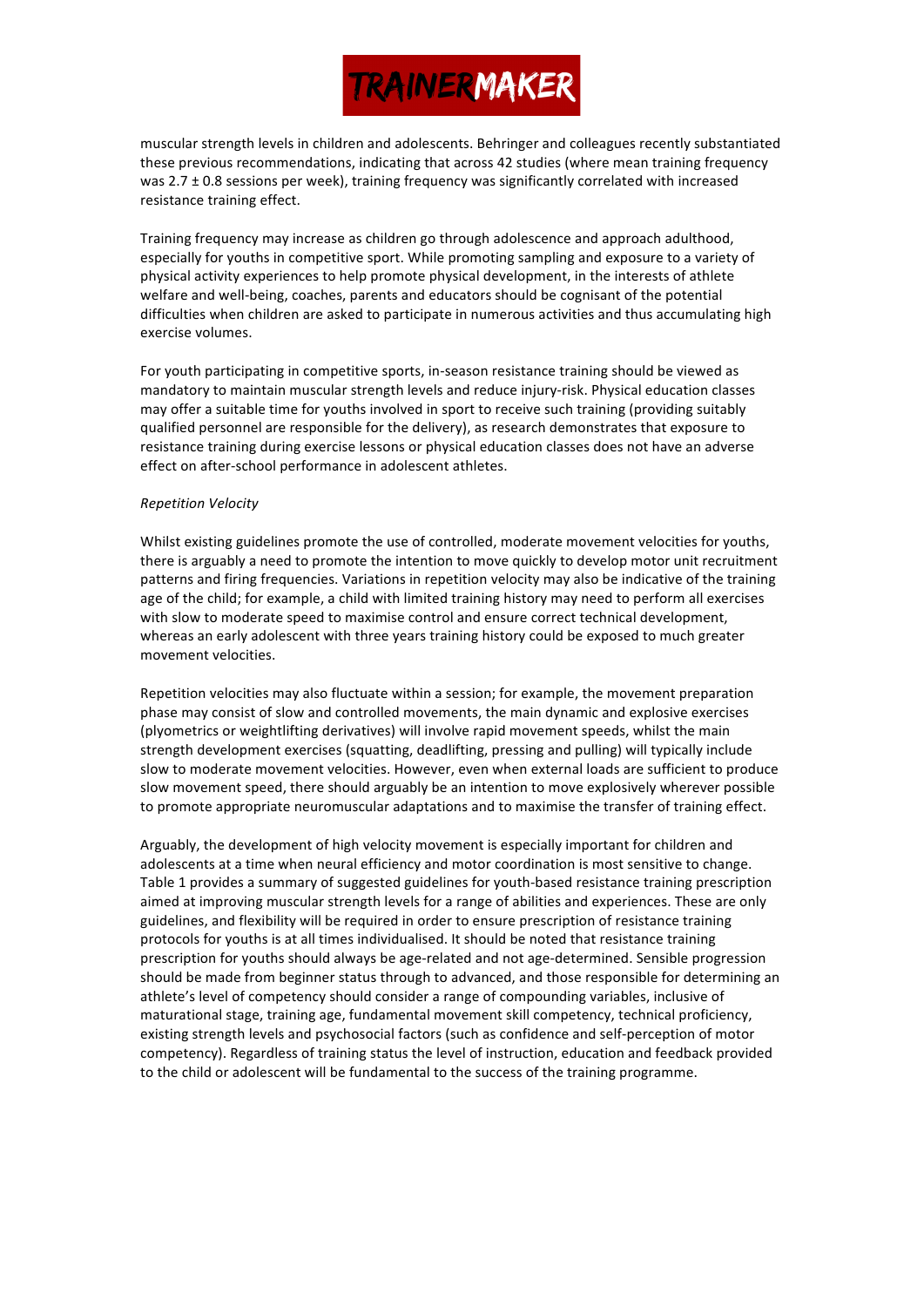| <b>Training</b><br>experience                 | Beginner              | Intermediate          | Experienced          | Advanced         |
|-----------------------------------------------|-----------------------|-----------------------|----------------------|------------------|
| Volume (sets x<br>reps)                       | $1 - 2 \times 8 - 12$ | $2 - 4 \times 6 - 10$ | $2 - 4 \times 5 - 8$ | $2-5 \times 2-5$ |
| Total number of<br>exercises per<br>session   | $6 - 10$              | $3 - 6$               | $3 - 6$              | $2 - 5$          |
| Intensity (% 1RM)                             | BW or 50-70%<br>1RM   | 60-80%                | 70-85%               | 85-100%          |
| Repetition<br>velocity (speed of<br>movement) | Moderate-Fast         | Moderate - Fast       | Fast-maximal         | Maximal          |
| Rest intervals<br>(minutes)                   | $\mathbf{1}$          | $1 - 2$               | $2 - 3$              | $2 - 5$          |
| Frequency<br>(sessions per<br>week)           | $2 - 3$               | $2 - 3$               | $2 - 4$              | $2 - 5$          |
| Recovery (hours<br>in between<br>sessions)    | $72 - 48$             | $72 - 48$             | 48                   | 48-24            |

Table 1

### **Summary**

A compelling body of scientific evidence supports participation in well-designed youth resistance training programmes that are supervised and instructed by qualified professionals. The current manuscript has added to previous position statements from medical and fitness organisations, and has clearly outlined the performance, health, and injury reducing benefits associated with this training mode for school age youth.

In summarising this manuscript:

1. The use of resistance training by children and adolescents is supported on the proviso that qualified professionals supervise training programmes that are consistent with the needs, goals, and abilities of younger populations.

2. Specifically, the use of weightlifting as a resistance training mode by children and adolescents is supported, providing appropriate equipment and logical progressions are prescribed and implemented by suitably qualified personnel.

3. Parents, teachers and coaches, should recognise the potential health-related benefits of resistance exercise, because vouths who do not participate in activities that enhance muscle strength and movement skills, may be at increased risk for negative health outcomes later in life.

4. Well designed resistance training programmes are not only safe for young athletes but may also reduce sports-related injuries.

5. An appropriately designed resistance training programme can elicit noticeable improvements in motor skills, and consequently may positively enhance sports performance.

6. A properly designed resistance training programme can improve and maintain psychological health and wellbeing.